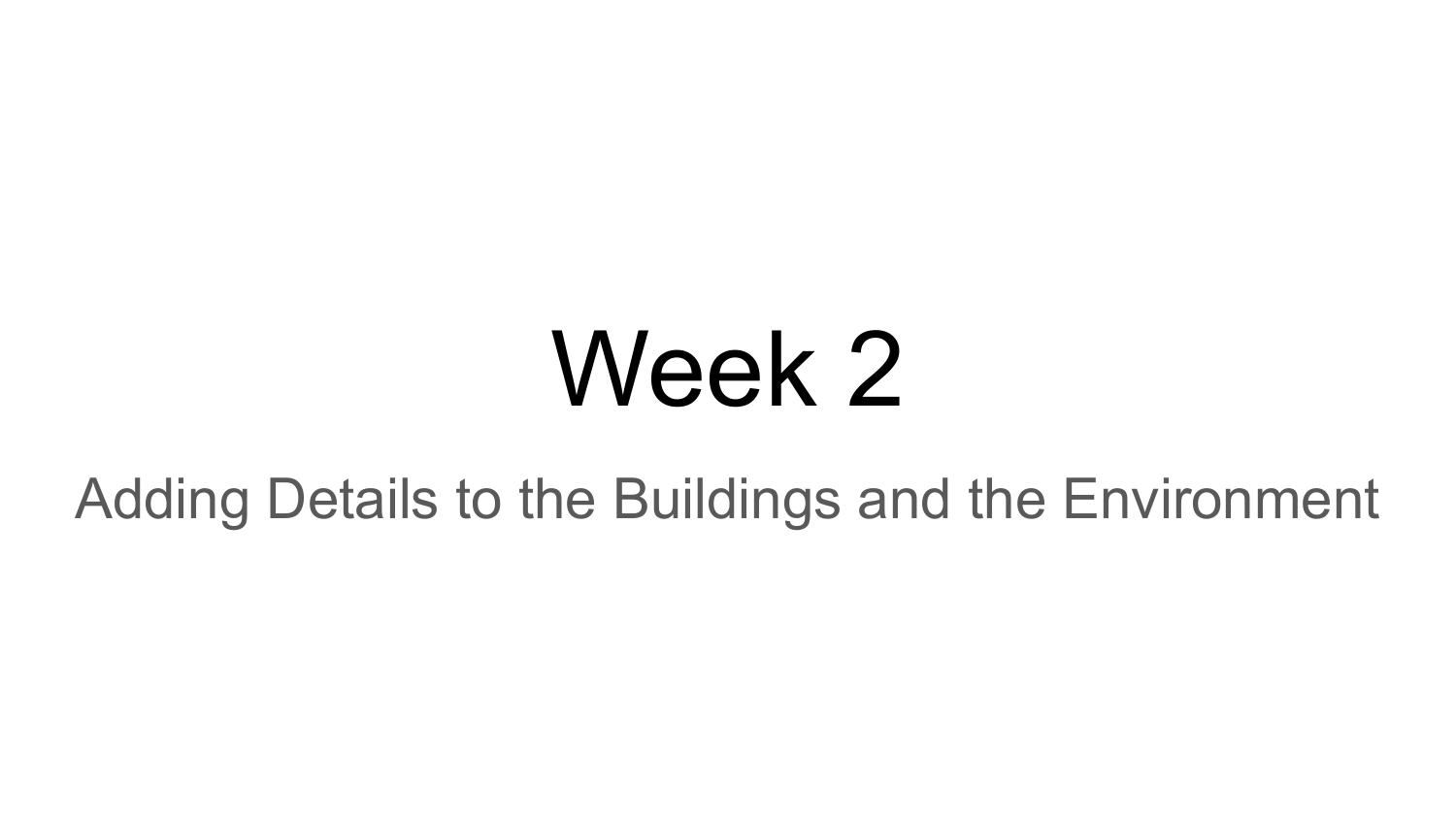## **Directions:**

This is what your image should look like from last week. We are going to build on this image. You are not creating another image; you need to use this. For this week, we will add in details to the buildings and start adding details in the environment.

What you need to do it add details to all 6 buildings on both the front and the side of the buildings. You will be adding windows, doors, roofs, bricks, or signs using 1 point perspective. All lines should still come from the center point aka the vanishing point.

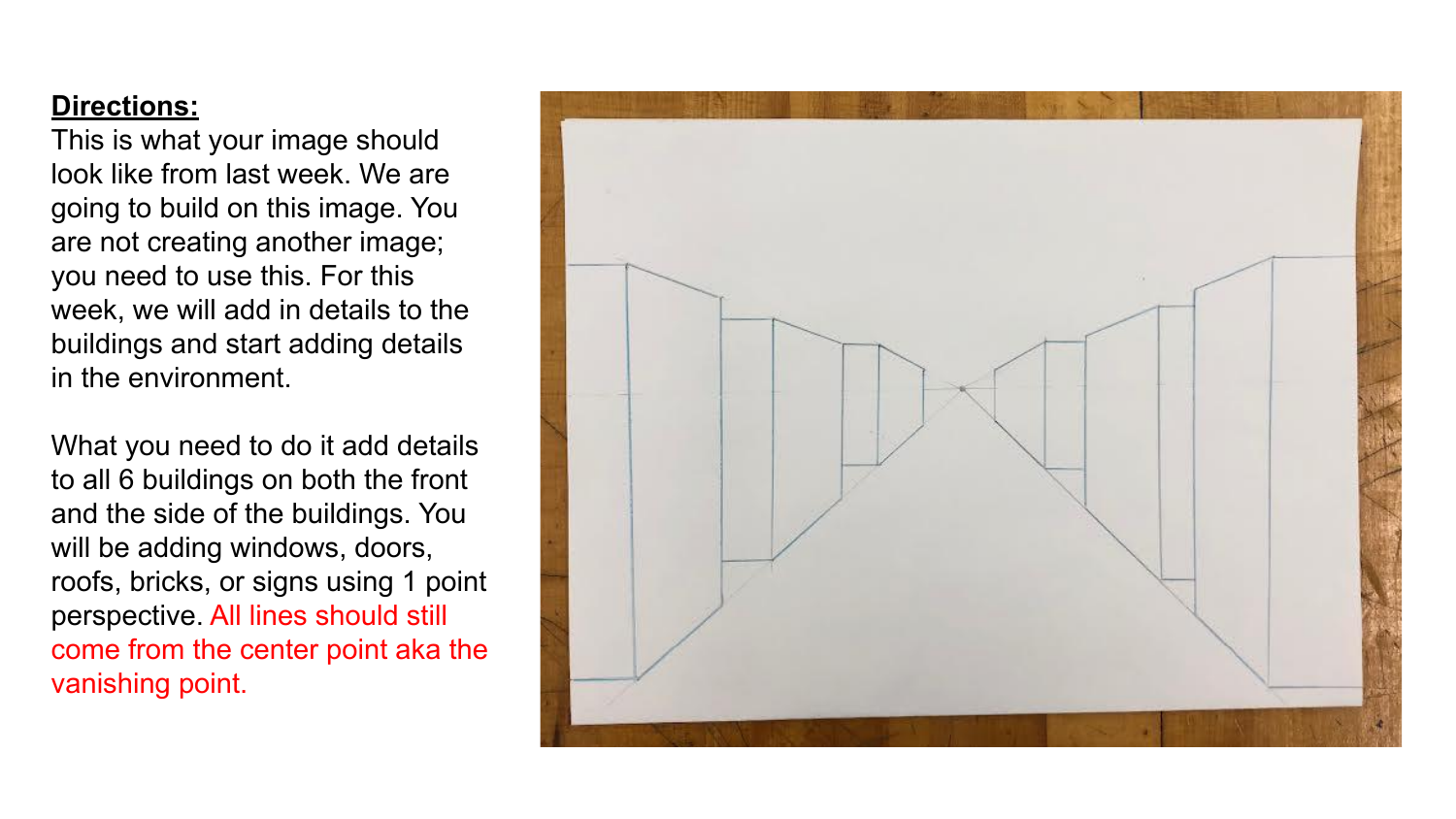1) Start your lines coming from the vanishing point onto the fronts of the buildings. You can you these lines to place in your windows, doors, bricks on the buildings, etc. For right now, we are only worrying about the fronts of the buildings.

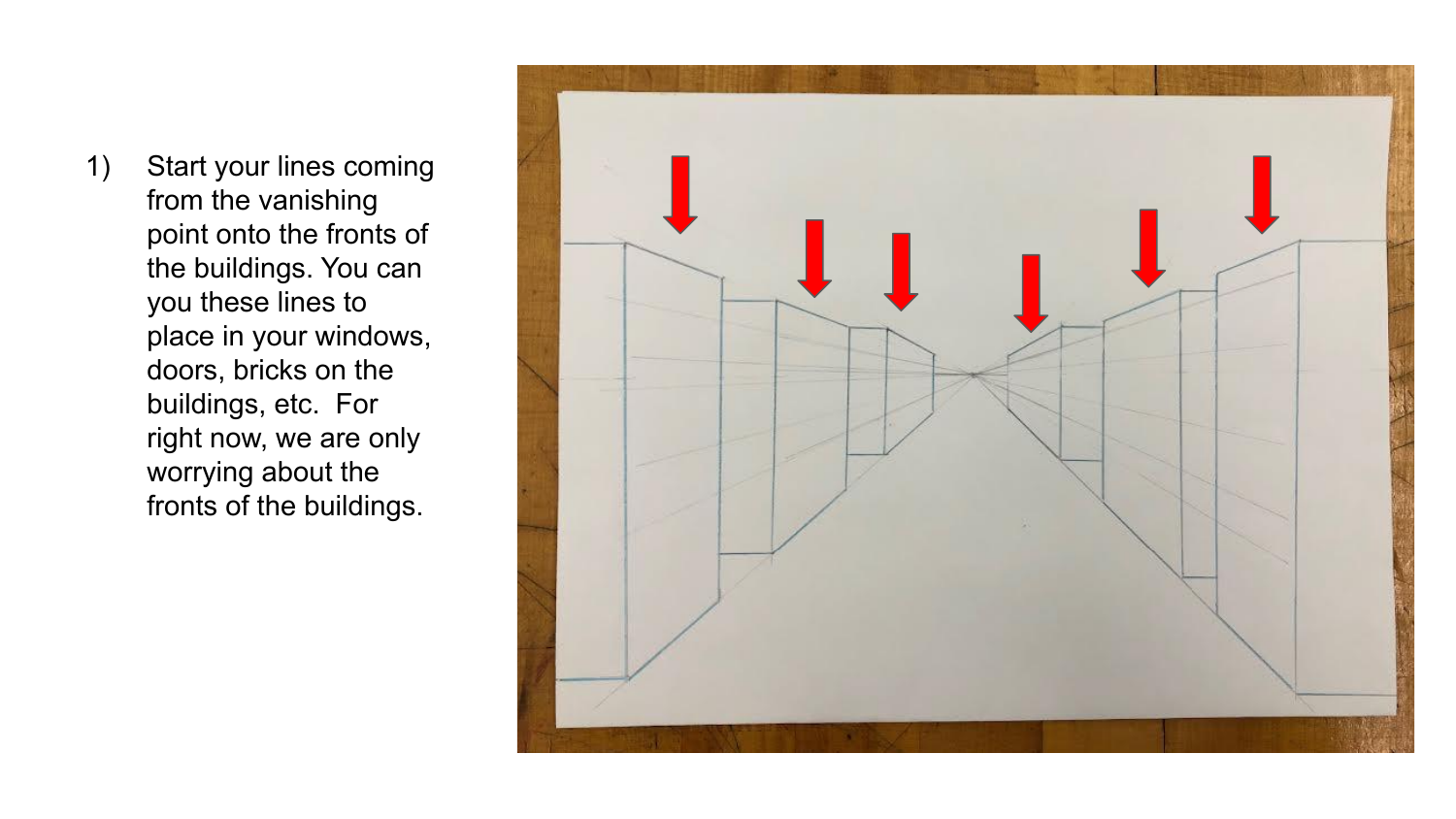2) As you can see on the right side, I started to shape out windows and doors. Make sure you remember, just as we created the buildings, as things go back into space and become farther away from where we are, those objects will get smaller. So, when you are drawing the windows, the window closer to the vanishing point will be smaller. \*\*NOTE\*\* all buildings will need details - I am only demonstrating on the right side. You will need to do all buildings.

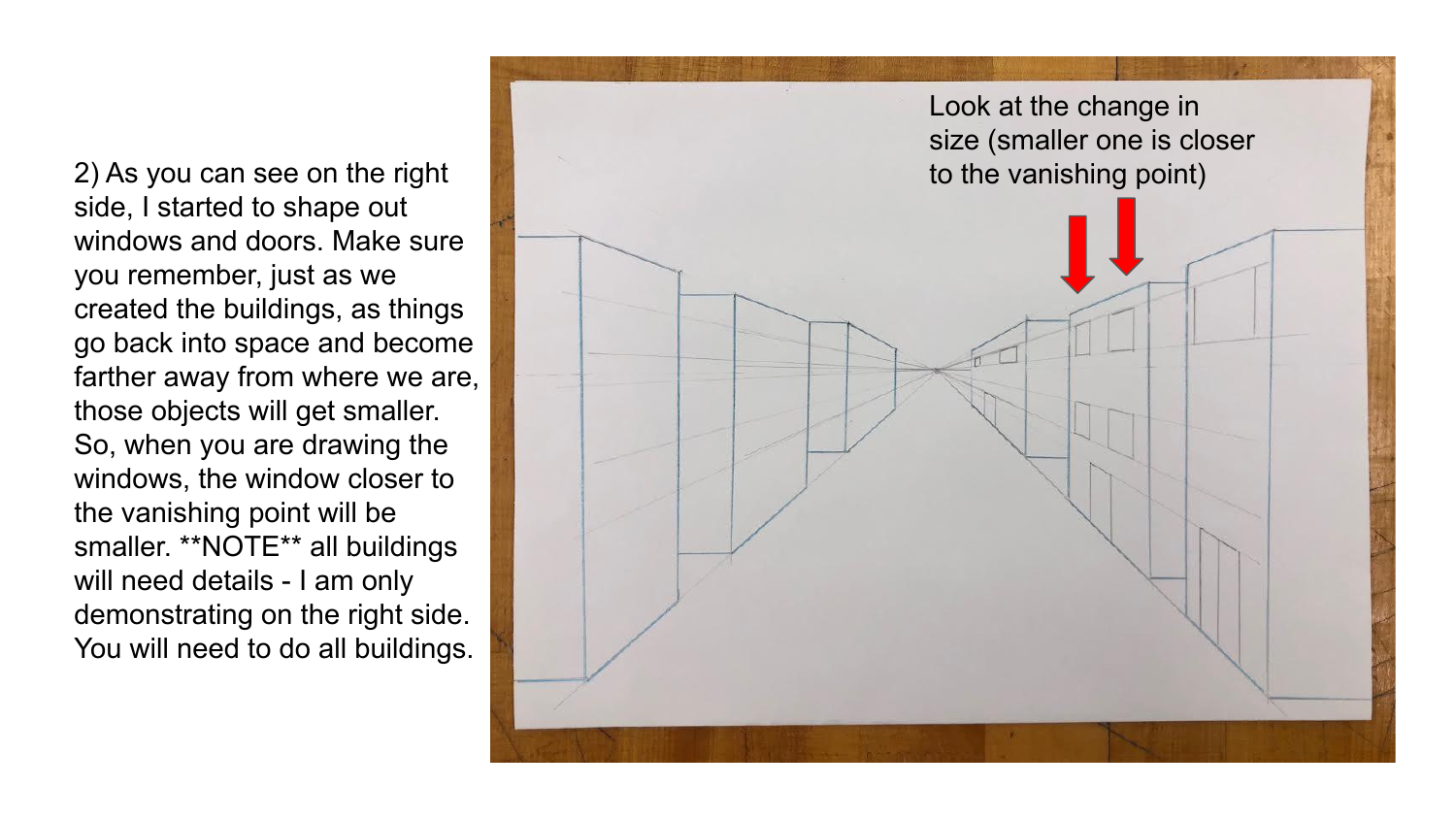In this image I have highlighted the window and doors so it is easier to see. You can use the same method to create the windows and doors in order to create signs for buildings or if you want to put bricks on the buildings

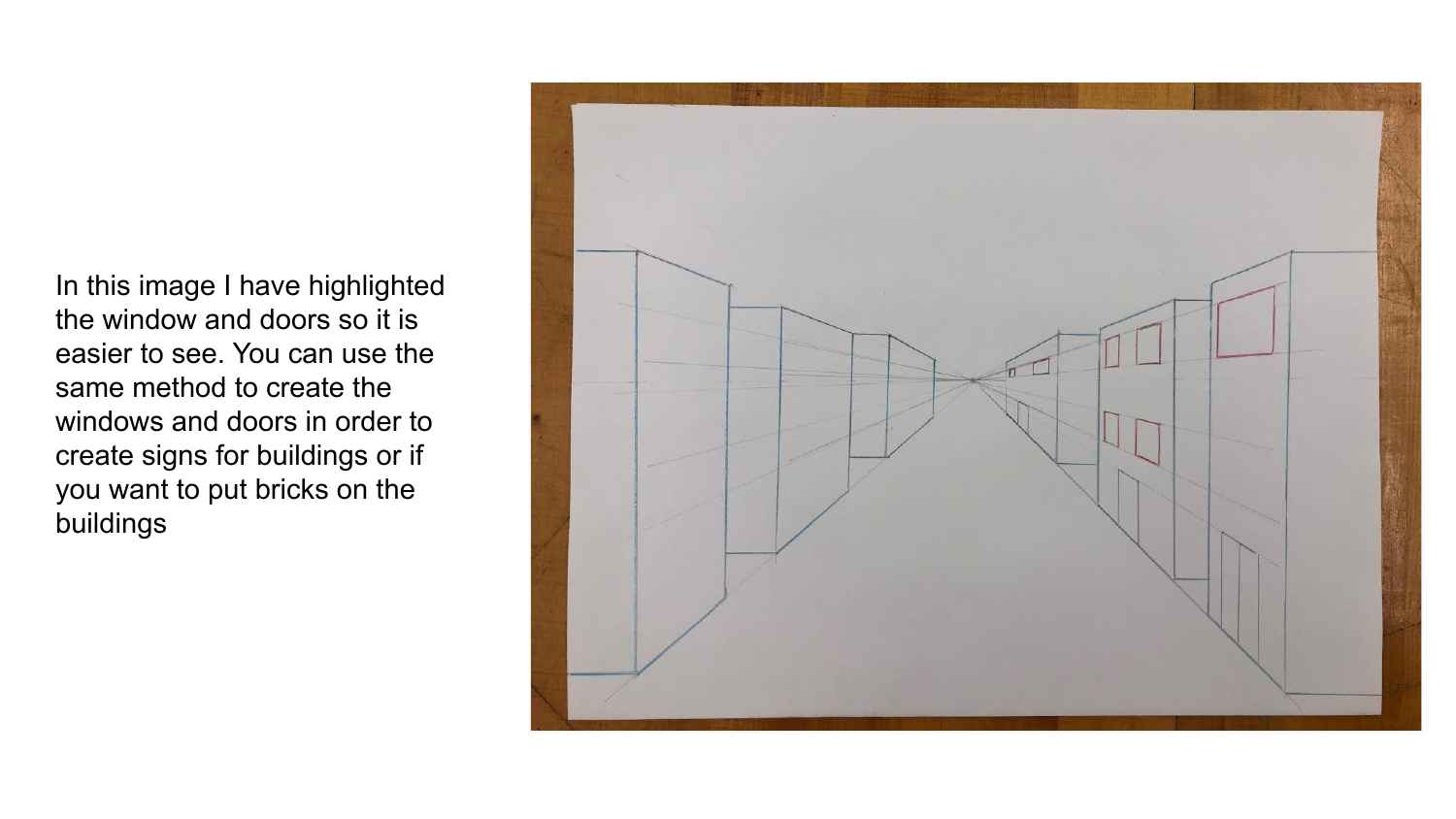3) remember to add details to the sides of the buildings as well. This is part of this week's assignments. For the sides of the buildings, you do not need to use angle lines. Windows and doors or other details on this side of the building will always be some cube shape, whether that is a rectangle or a square.

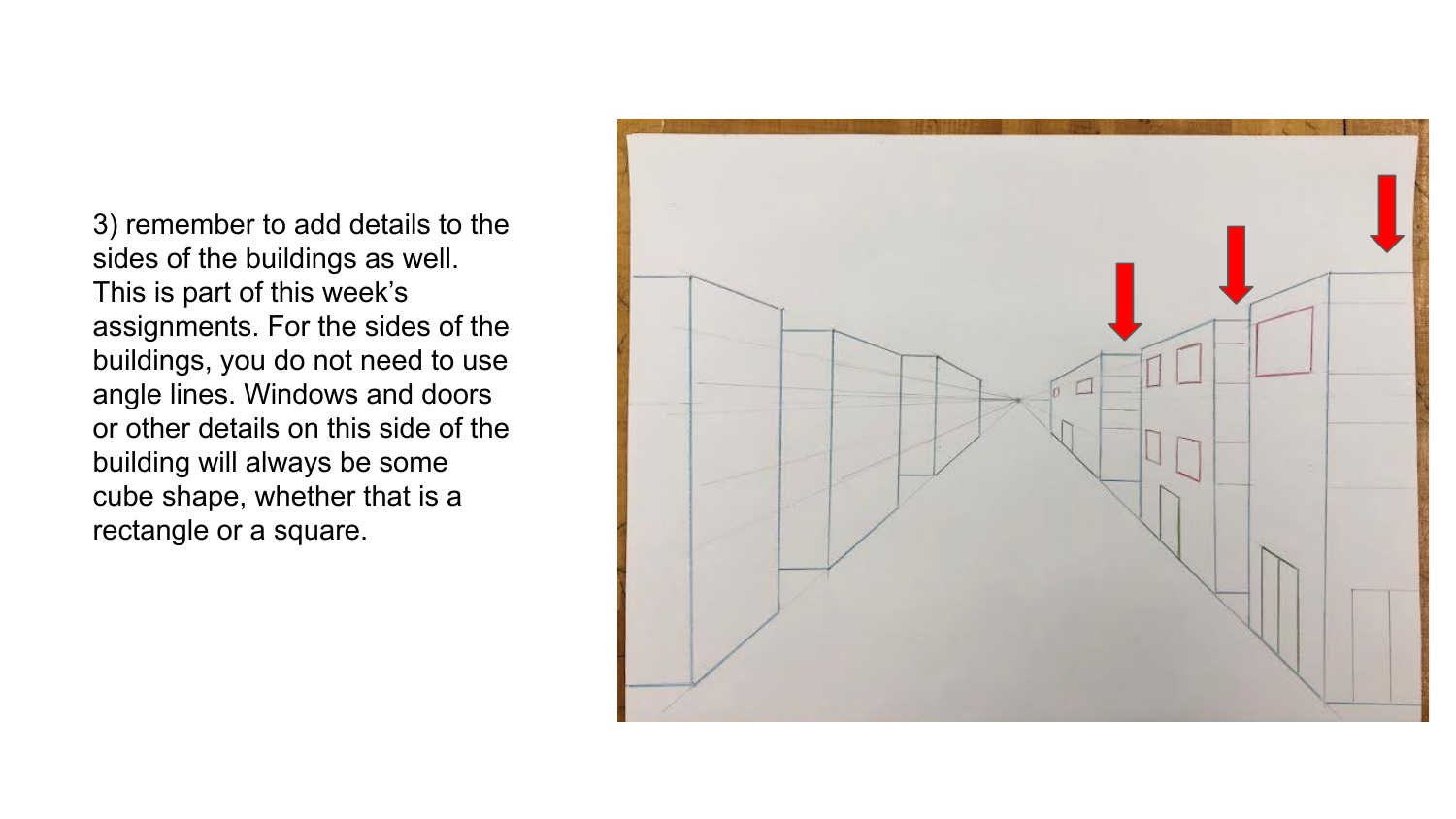Here you can see the sides are highlighted more to bring them into detail. Make sure you add details to each of the 6 sides.

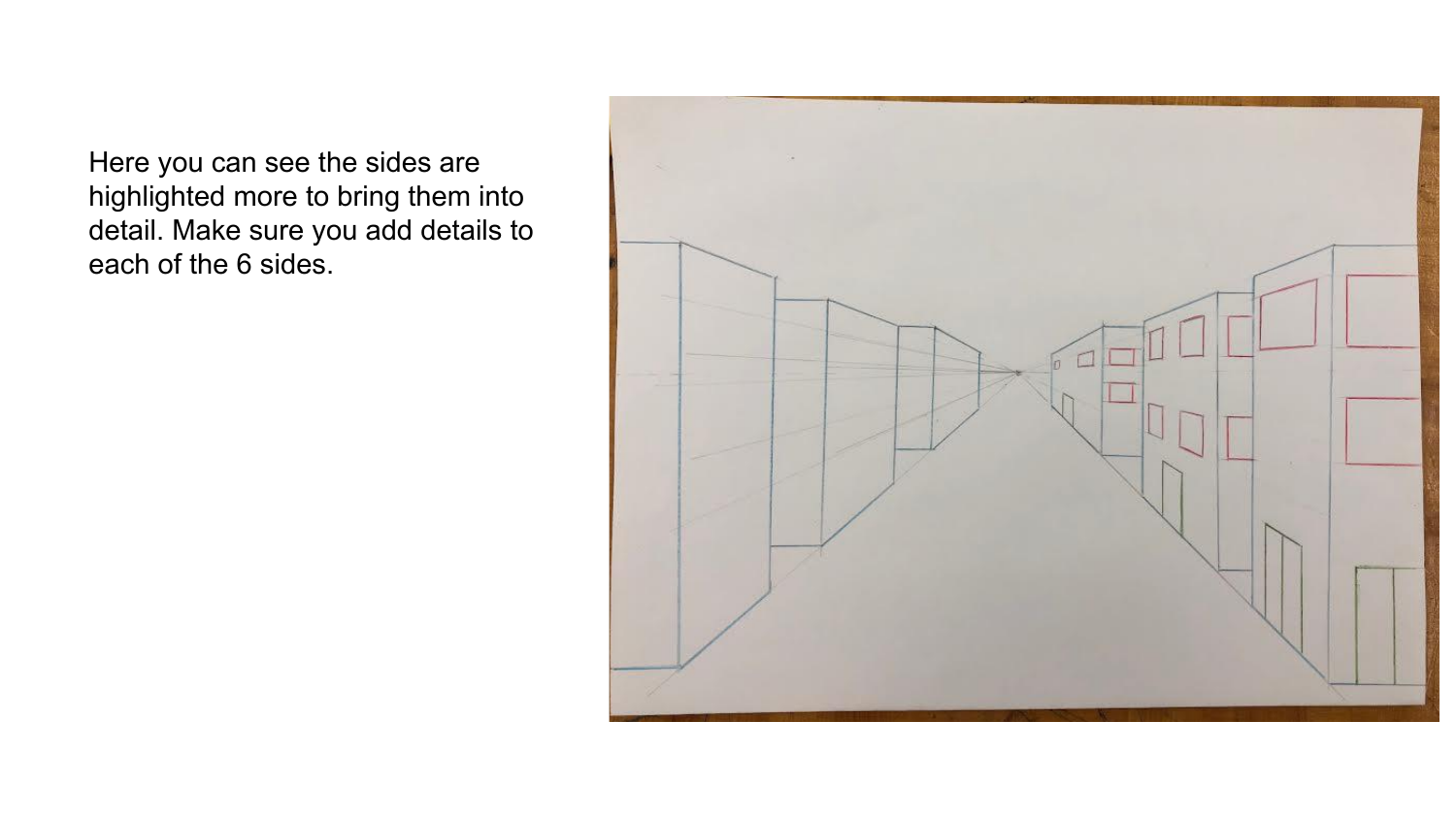4) On the left side of the image, we will practice creating roof top structures. I will do two triangle top roofs like you would see on most homes and a half circle curved top incase you choose to place them on your buildings. In order to start creating the roof structure, you need to start by adding the side of the roof. Here you can see two triangles and the on have circle. On your drawing, you can add the rooftops wherever you want them to go.

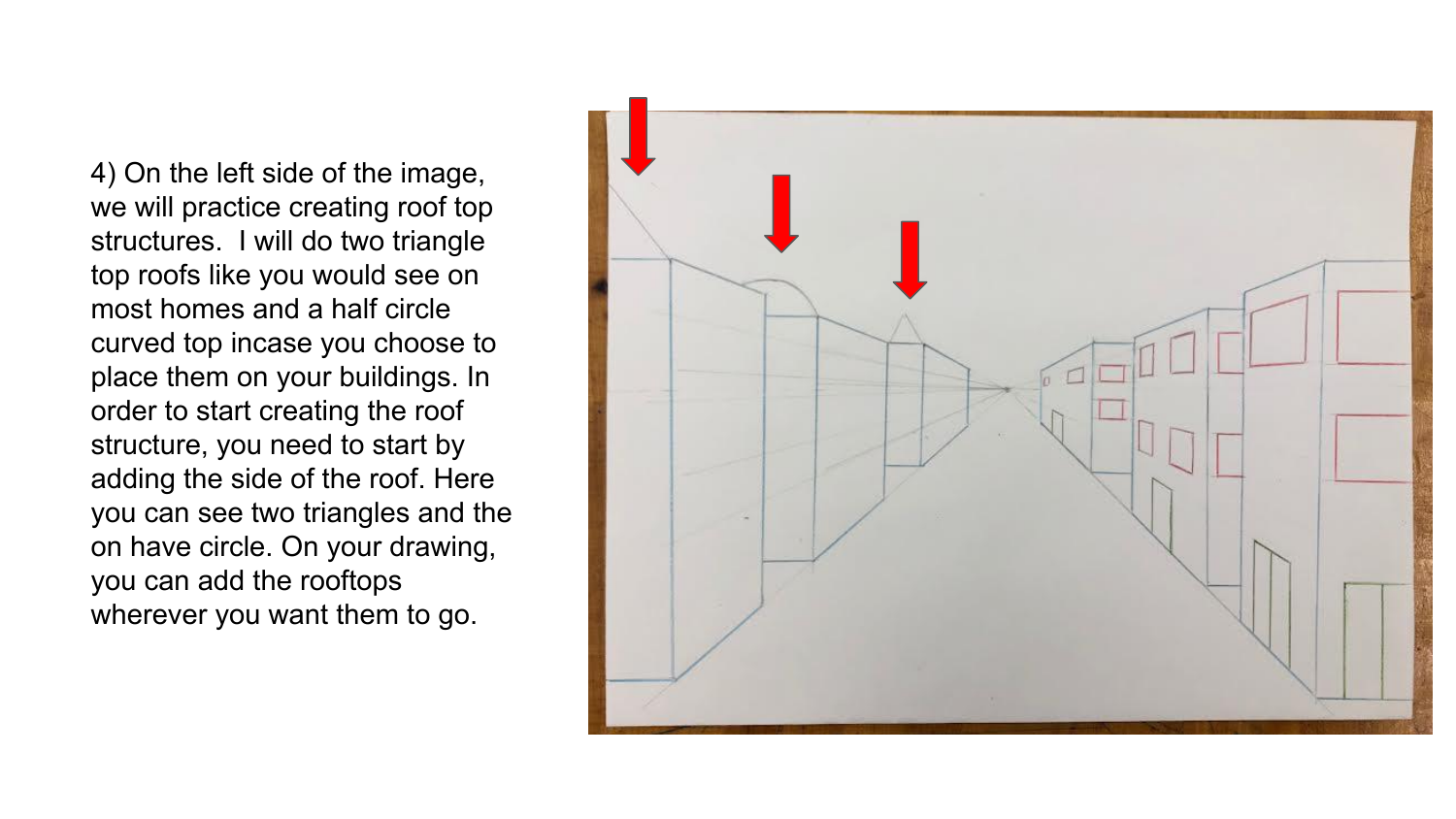5) From the center of the side roof (the shape you drew), connect a line from the center of that shape down to the vanishing point just as you see here in the drawing.

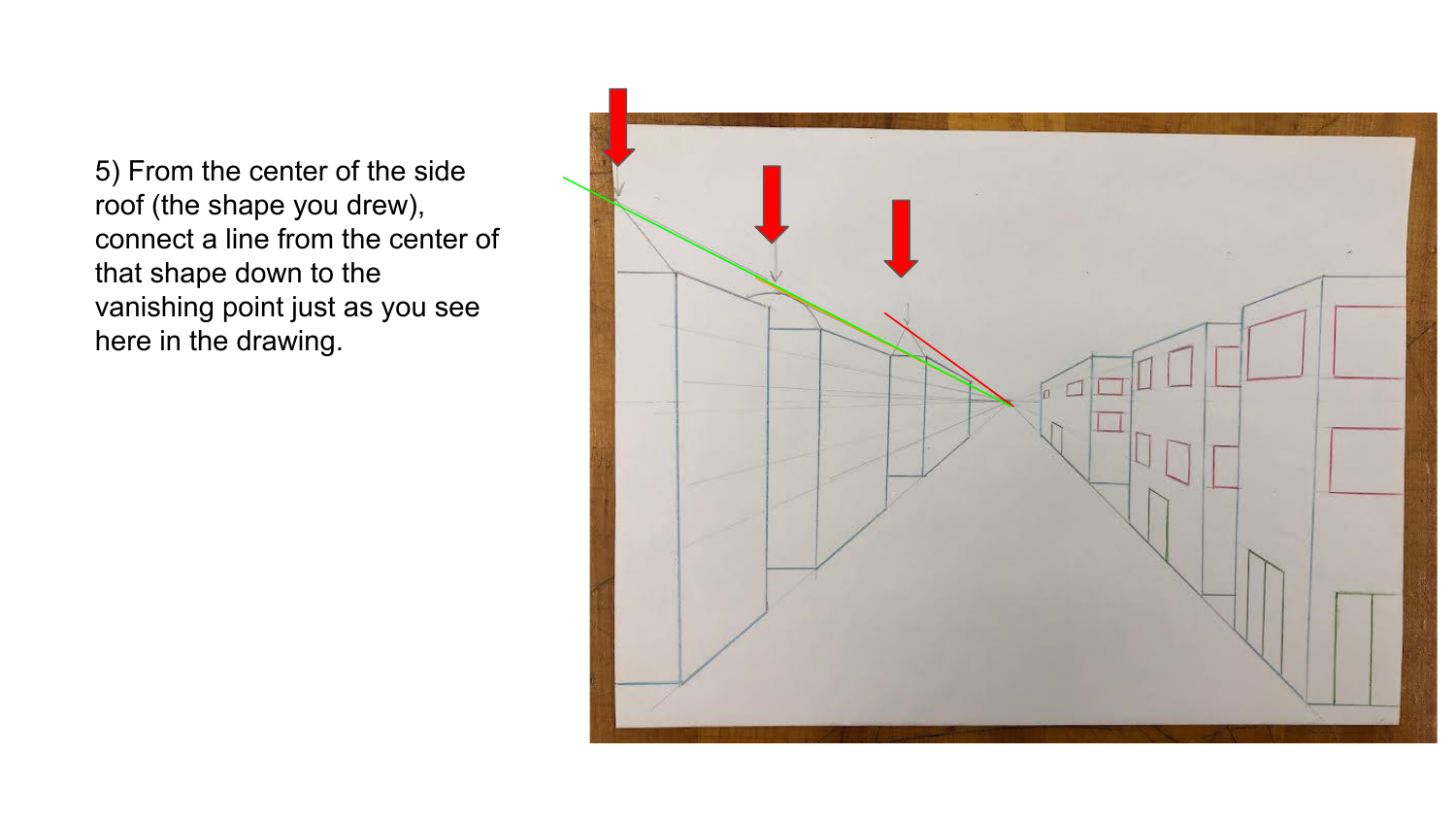Here you can see the top of the roofs are highlighted so you can see where the line needs to go. All of them are on a slight angle downward (going towards the vanishing point). The right sides are not connected. I will see showing you how to draw them so they are correctly placed.

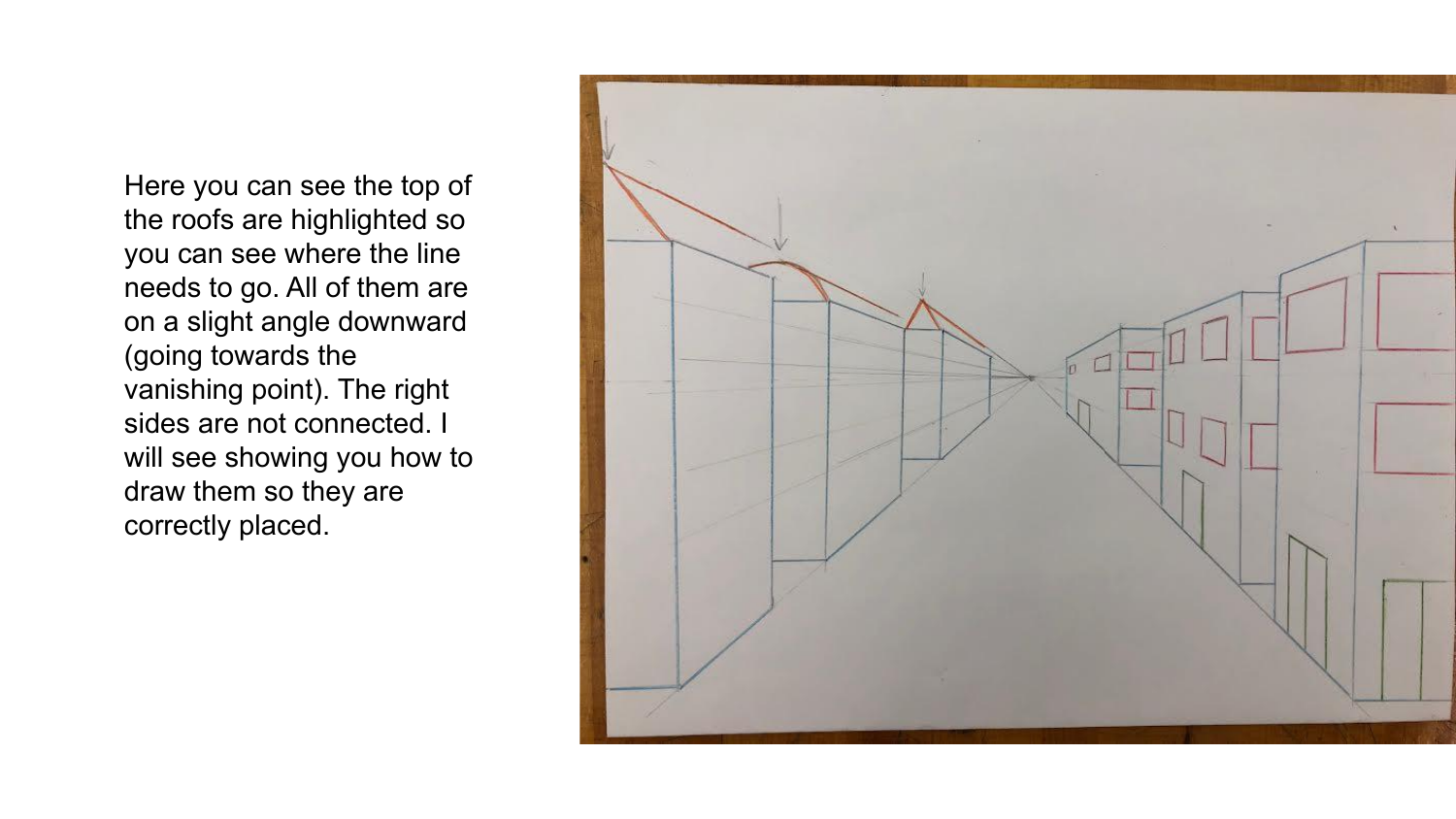6) The right side of the roof tops where you see the arrows should mimic (be the same) as the opposite side. For the triangle tops the lines should be on a side slant. For the curved half circle, the line should be curved

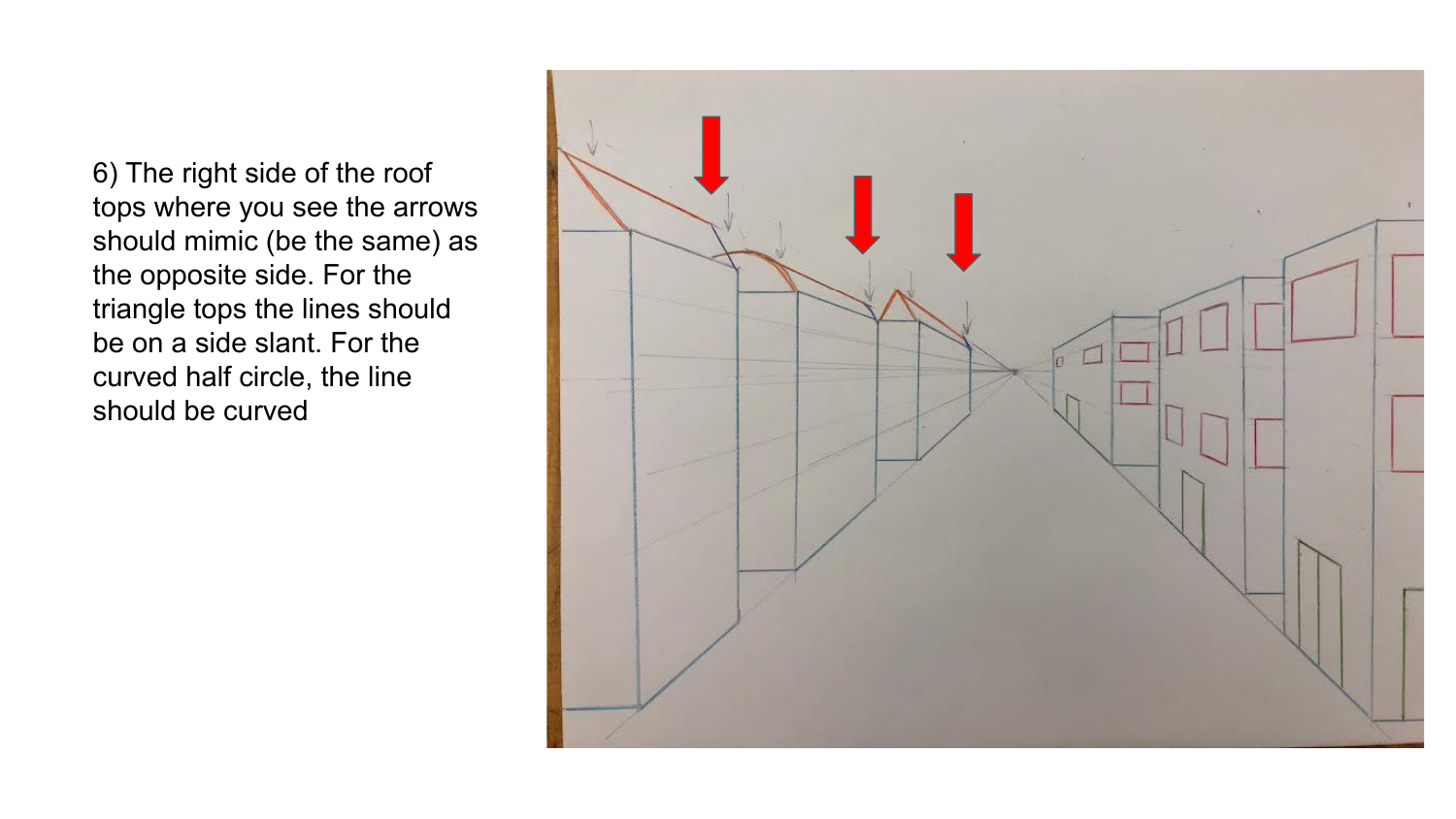This is image is shaded on the sides to show you what your drawing should look like. Everyone's drawing will be a little different depending on where you adding in details and where you placed the rooftops. Hopefully this helps you start to see the space you created.

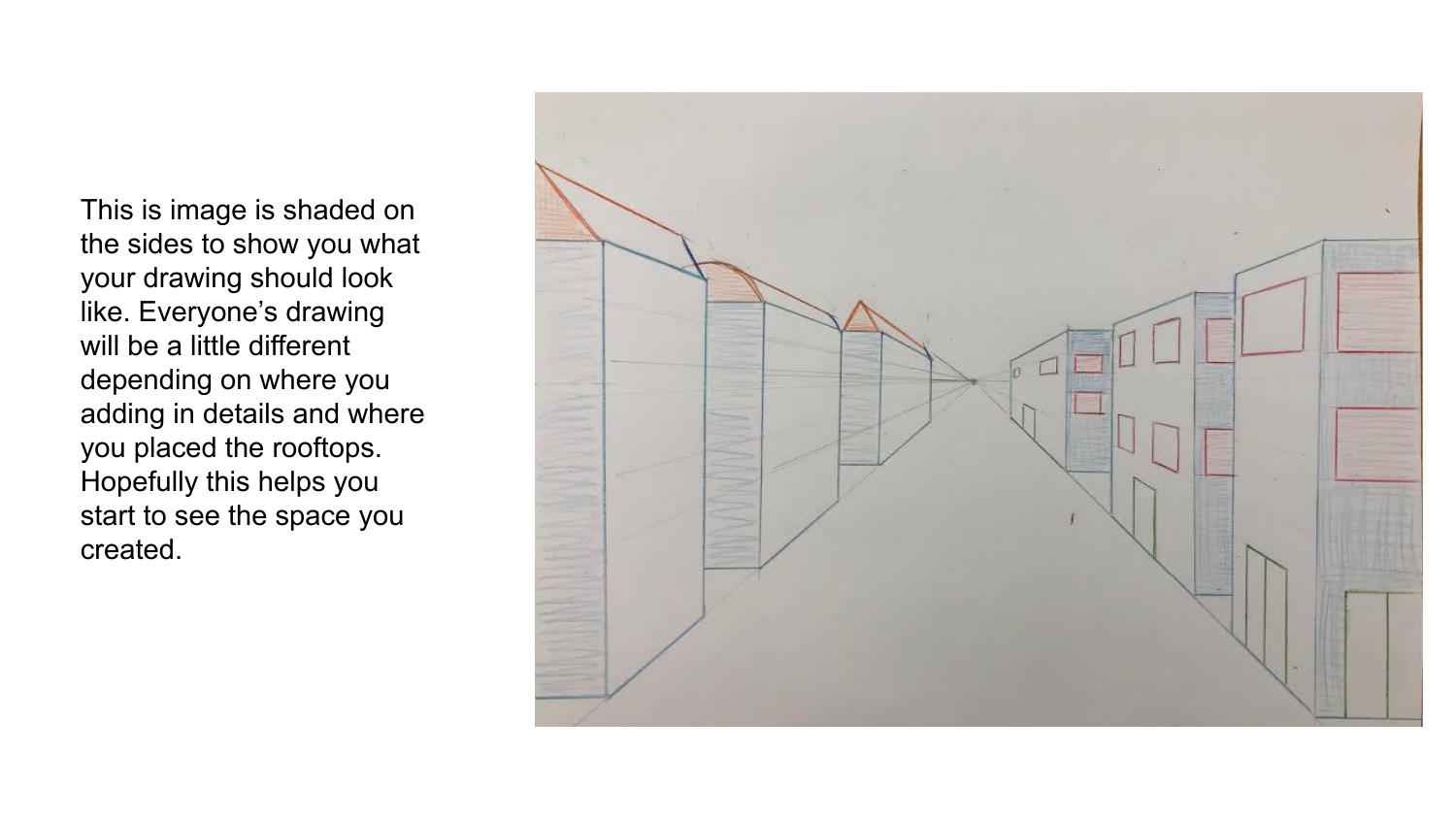7) The last thing we need to do for this week is add in a sidewalk on either side of the road. The road is the space in between the buildings. What you need to do is draw two lines coming from the center point (the vanishing point) a little further away from the buildings as your see over here.

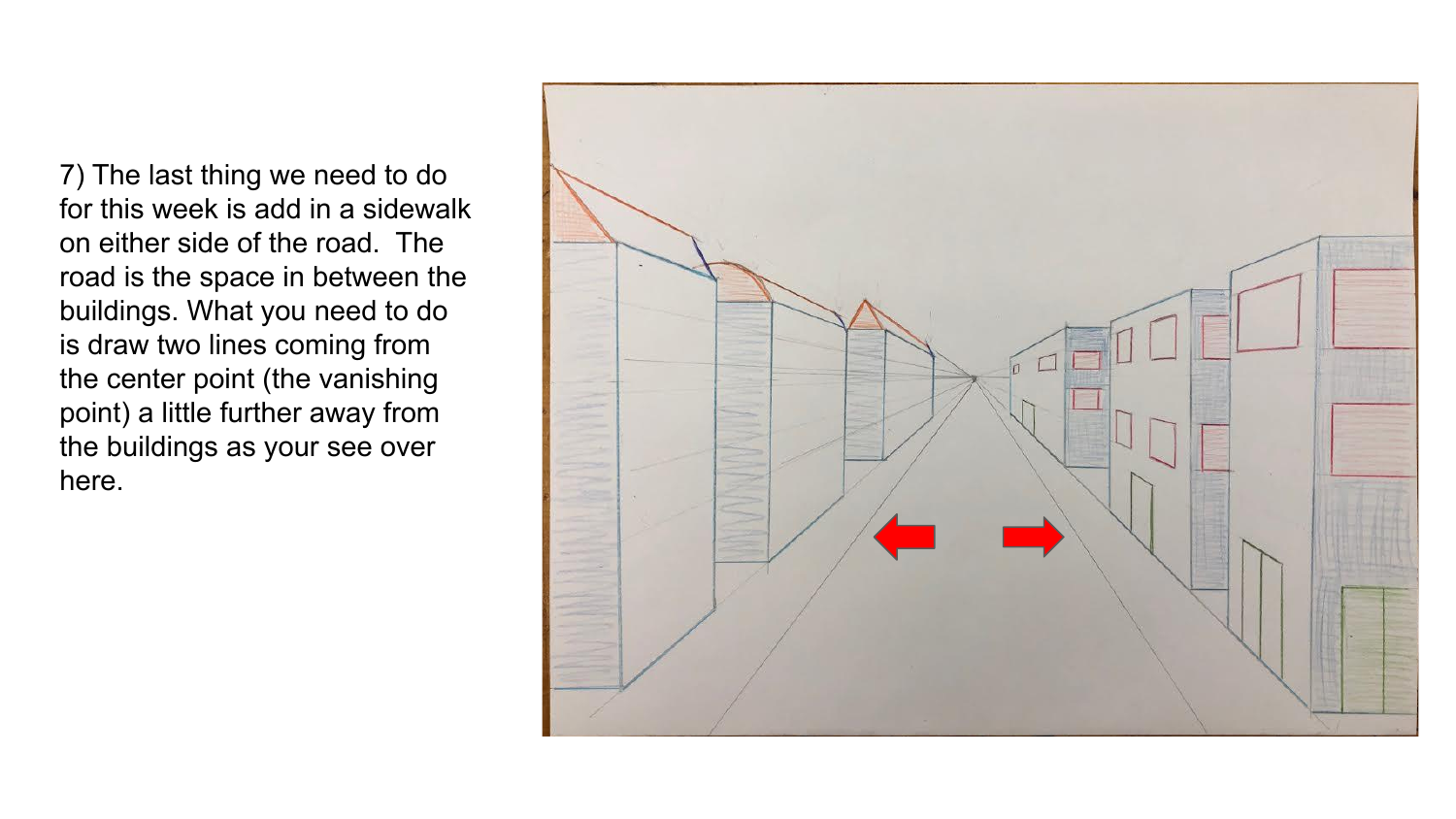The sidewalk is outlined in black so you could see it more pronounced. We will now begin to add in the spacing that you see within the sidewalk. Remember to keep the lines horizontal when creating the spaces. Also, as we get closer to the vanishing point, the spaces in between the lines should get smaller. The pink lines are an examples of the space change. Look to the next slide for a complete version.

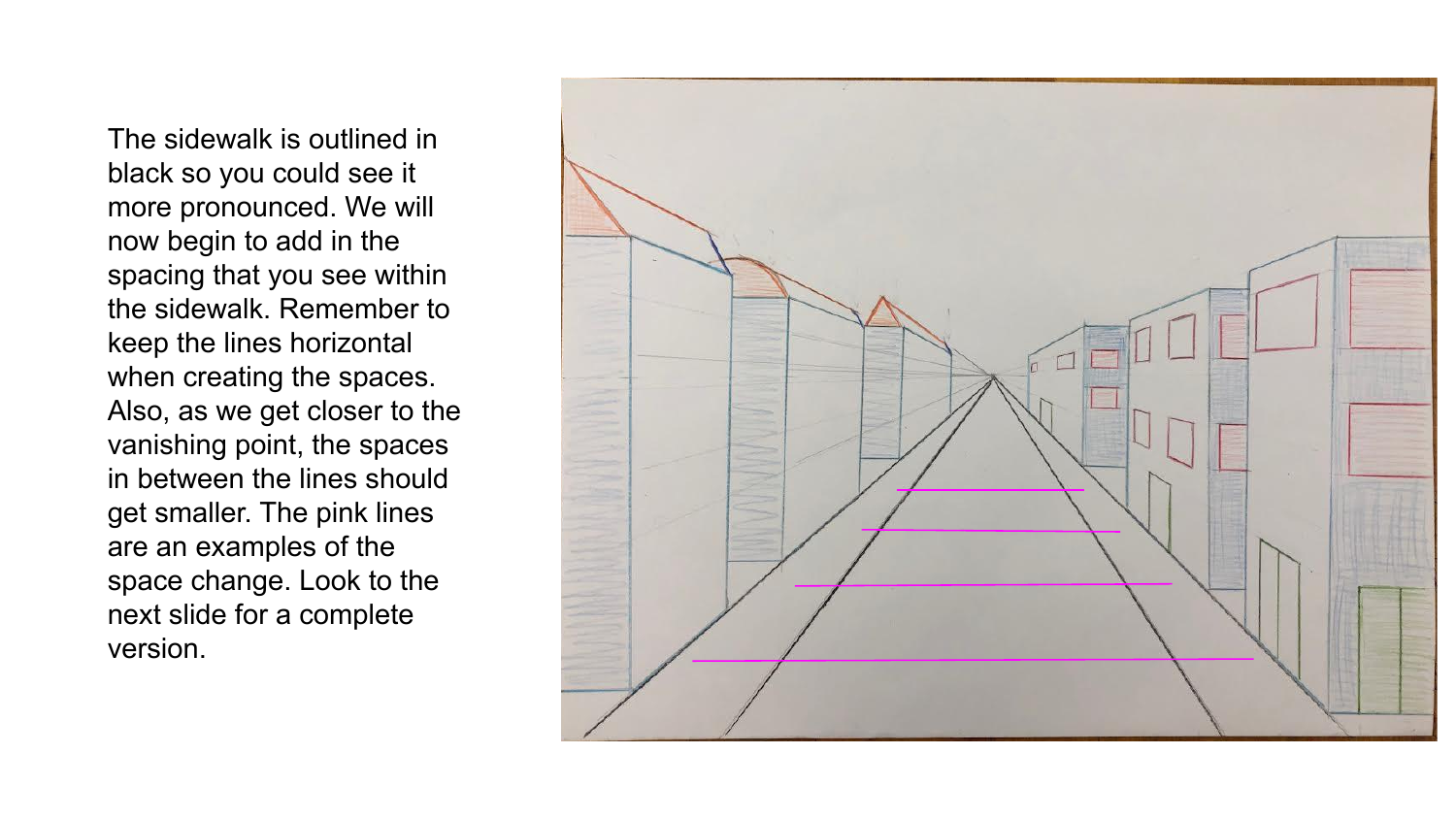8) If you hold the ruler so that it covers the right and left sidewalk, you can make a line on either side. Remember, as you go back towards the center point, the spaces will continue to get smaller just like you see in this picture. Keep the ruler horizontal and straight!